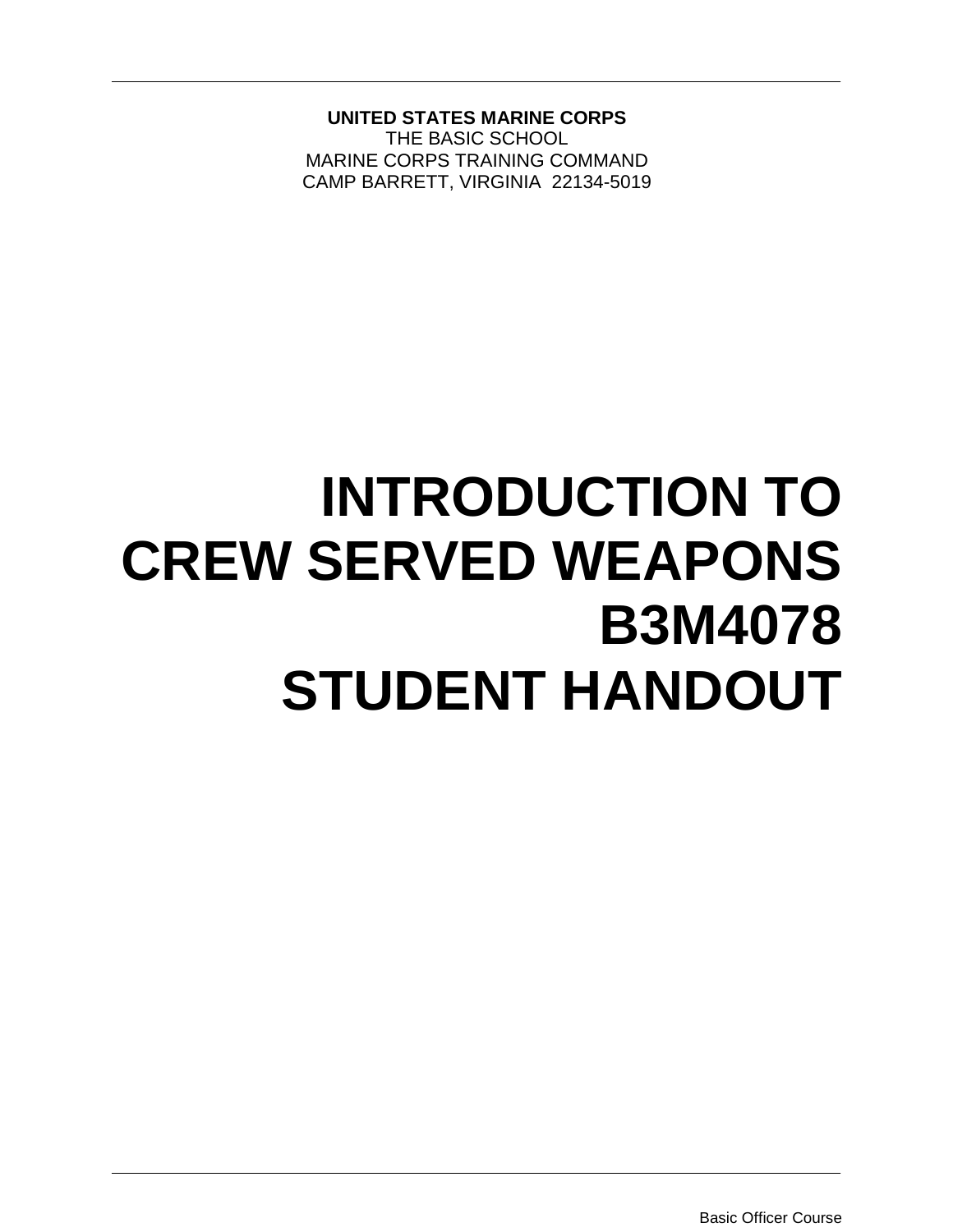# **Introduction to Crew Served Weapons**

| <b>Introduction</b> | The purpose of this class is to introduce you to the task<br>organization and mission of the weapons platoon within a<br>rifle company and the task organization of the weapons<br>company within a battalion.             |                 |  |
|---------------------|----------------------------------------------------------------------------------------------------------------------------------------------------------------------------------------------------------------------------|-----------------|--|
| Importance          | This class will give you a basic understanding of the task<br>organization of the weapons company and platoon prior to<br>receiving instruction and evaluation of the crew served<br>weapons within an infantry battalion. |                 |  |
| In This Lesson      | This lesson covers the following topics:                                                                                                                                                                                   |                 |  |
|                     | <b>Topic</b>                                                                                                                                                                                                               | Page            |  |
|                     | <b>Weapons Platoon</b>                                                                                                                                                                                                     | 5               |  |
|                     | <b>Weapons Company</b>                                                                                                                                                                                                     | 6               |  |
|                     | <b>Scout Sniper Platoon</b>                                                                                                                                                                                                | 8               |  |
|                     | M224A1 60 mm LWCMS Mortar                                                                                                                                                                                                  | 9               |  |
|                     | M240B Medium Machine Gun                                                                                                                                                                                                   | 10              |  |
|                     | MK153 SMAW                                                                                                                                                                                                                 | 11              |  |
|                     | M252 81 MM Mortar                                                                                                                                                                                                          | 13              |  |
|                     | Javelin                                                                                                                                                                                                                    | 14              |  |
|                     | <b>M220E4 TOW</b>                                                                                                                                                                                                          | 15              |  |
|                     | M2 .50 Caliber Machine Gun                                                                                                                                                                                                 | 16              |  |
|                     | MK19 MOD3 Automatic Grenade Launcher                                                                                                                                                                                       | 16              |  |
|                     | M40A3 Sniper Rifle                                                                                                                                                                                                         | 17              |  |
|                     | M82A3 Special Application Scoped Rifle                                                                                                                                                                                     | 17              |  |
|                     | Summary                                                                                                                                                                                                                    | $\overline{17}$ |  |
|                     | References                                                                                                                                                                                                                 | 18              |  |
|                     | Glossary                                                                                                                                                                                                                   | 18              |  |
|                     | <b>Notes</b>                                                                                                                                                                                                               | 18              |  |

#### **Learning Objectives Terminal Learning Objectives**

0302-DEF-1303 Without the aid of references, describe mortars unit employment in support of defensive operations to support mission accomplishment.

0302-DEF-1304 Without the aid of references, describe assault unit employment in support of defensive operations to support mission accomplishment.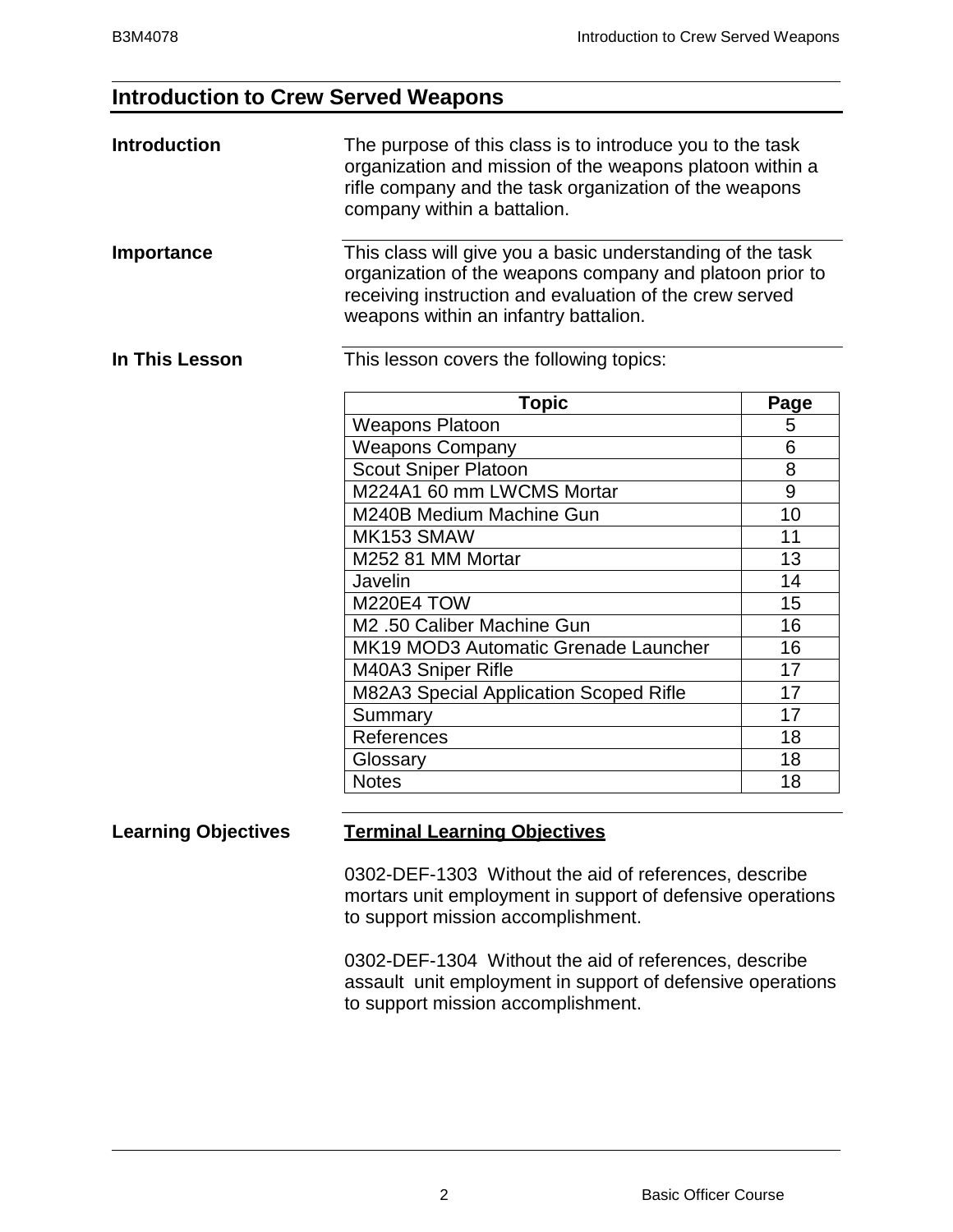# **Introduction to Crew Served Weapons (Continued)**

| <b>Learning Objectives</b> | <b>Terminal Learning Objectives (Continued)</b>                                                                                                              |  |  |
|----------------------------|--------------------------------------------------------------------------------------------------------------------------------------------------------------|--|--|
| (continued)                | 0302-DEF-1305 Without the aid of references, describe<br>anti-armor unit employment in support of defensive<br>operations to support mission accomplishment. |  |  |
|                            | 0302-OFF-1203 Without the aid of references, describe<br>mortars unit employment in support of offensive operations<br>to support mission accomplishment.    |  |  |
|                            | 0302-OFF-1204 Without the aid of references, describe<br>assault unit employment in support of offensive operations<br>to support mission accomplishment.    |  |  |
|                            | 0302-OFF-1205 Without the aid of references, describe<br>anti-armor unit employment in support of offensive<br>operations to support mission accomplishment. |  |  |
|                            | <b>Enabling Learning Objectives</b>                                                                                                                          |  |  |
|                            | 0302-DEF-1302a Without the aid of reference, describe the<br>capabilities of machineguns without omission.                                                   |  |  |
|                            | 0302-DEF-1302b Without the aid of reference, describe the<br>structure of the medium machinegun section in the<br>weapons platoon without omission.          |  |  |
|                            | 0302-DEF-1302c Without the aid of reference, describe the<br>structure of the heavy machinegun platoon in the weapons<br>company without omission.           |  |  |
|                            | 0302-DEF-1303a Without the aid of reference, describe the<br>capabilities of mortars without omission.                                                       |  |  |
|                            | 0302-DEF-1303b Without the aid of reference, describe the<br>structure of the 60mm mortar section in the weapons<br>platoon without omission.                |  |  |
|                            | 0302-DEF-1303c Without the aid of reference, describe the<br>structure of the 81mm mortar platoon in the weapons<br>company without omission.                |  |  |
|                            | 0302-DEF-1304a Without the aid of reference, describe the<br>capabilities of the Shoulder Mounted Anti-Armor Weapon                                          |  |  |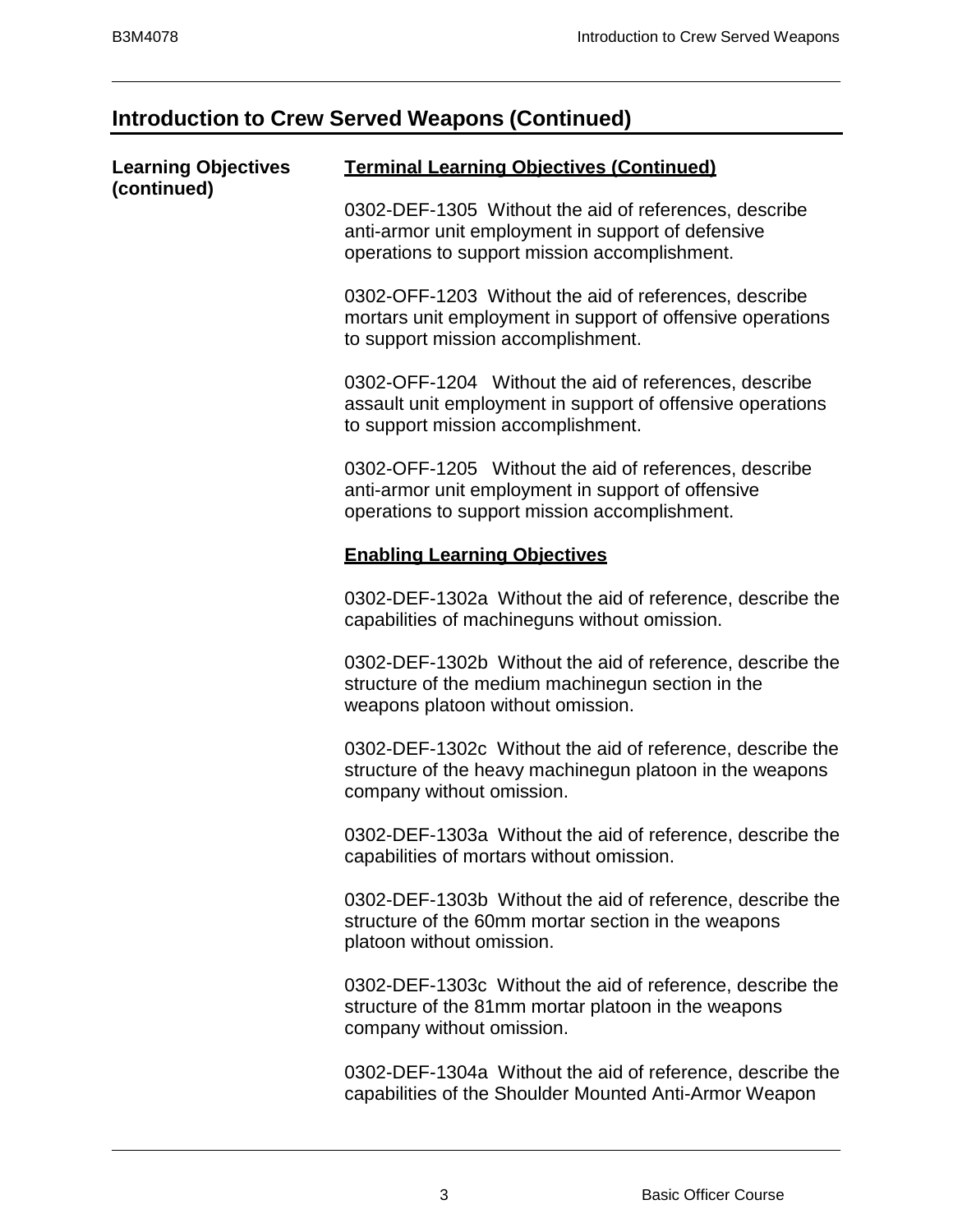|                                           | (SMAW) without omission.                                                                                                                       |  |  |
|-------------------------------------------|------------------------------------------------------------------------------------------------------------------------------------------------|--|--|
| <b>Learning Objectives</b><br>(continued) | <b>Enabling Learning Objectives (continued)</b>                                                                                                |  |  |
|                                           | 0302-DEF-1304b Without the aid of reference, describe the<br>structure of the assault section in the weapons platoon<br>without omission.      |  |  |
|                                           | 0302-DEF-1305a Without the aid of reference, describe the<br>capabilities of anti-armor weapons without omission.                              |  |  |
|                                           | 0302-DEF-1305b Without the aid of reference, describe the<br>structure of the anti-armor platoon in the weapons company<br>without omission.   |  |  |
|                                           | MCCS-ATFP-2103a Without the aid of reference, describe<br>sniper weapons capabilities available in the infantry<br>battalion without omission. |  |  |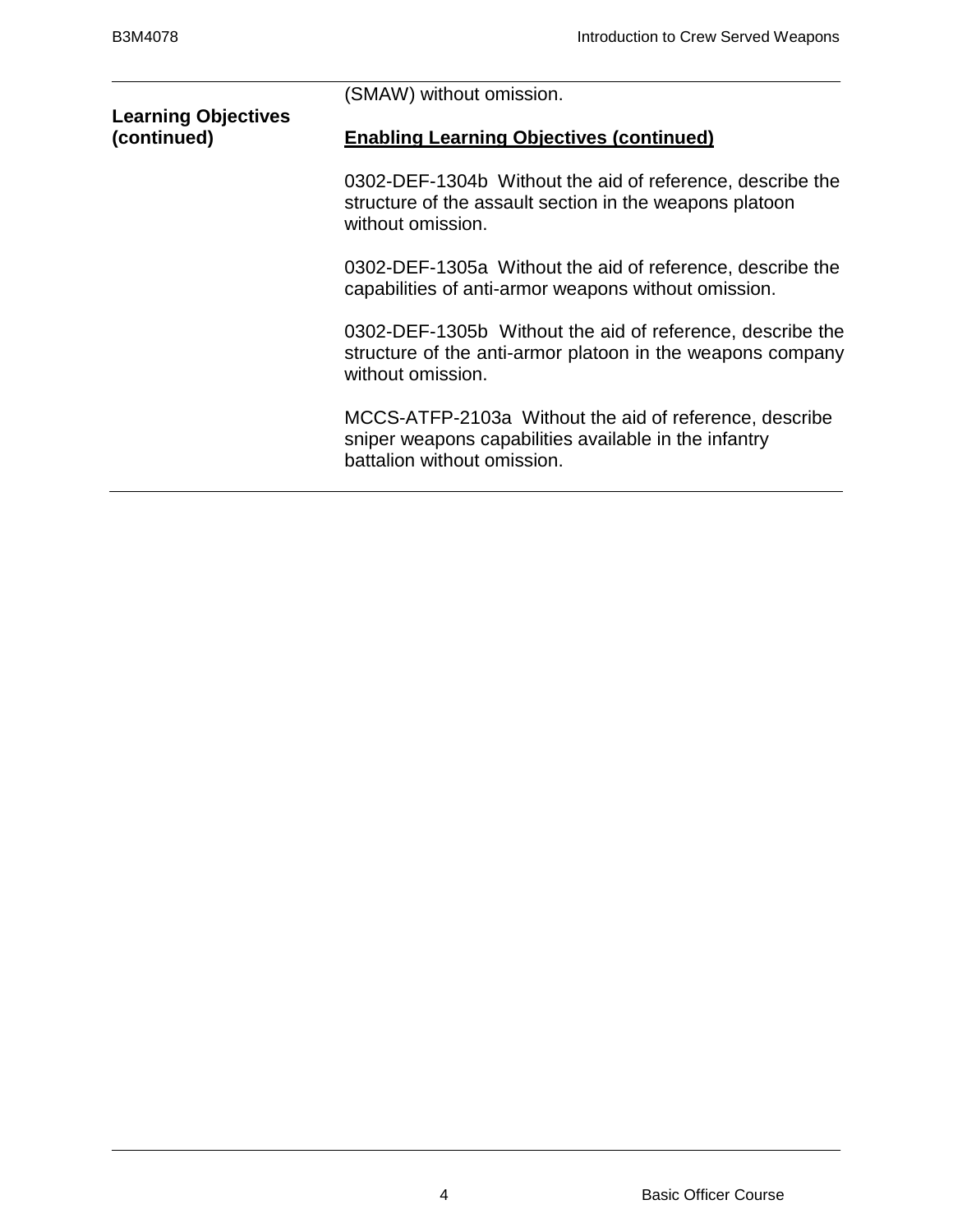# **Weapons Platoon**

| <b>Mission</b>                                                                                                       | To provide fire support coordination, light mortar, anti-<br>mechanized assault, and medium machine gun support for<br>the infantry company and its subordinate elements.                                                                                                                                                                                                                                                                                                                 |
|----------------------------------------------------------------------------------------------------------------------|-------------------------------------------------------------------------------------------------------------------------------------------------------------------------------------------------------------------------------------------------------------------------------------------------------------------------------------------------------------------------------------------------------------------------------------------------------------------------------------------|
| <b>Task Organization,</b><br><b>Platoon Headquarters</b>                                                             | Platoon Headquarters:<br>Platoon Commander, First Lieutenant, 0302<br>Platoon Sergeant, Gunnery Sergeant, 0369<br>٠<br>Platoon Messenger, Pvt-Cpl, 03XX<br><b>Total: 3 Marines.</b>                                                                                                                                                                                                                                                                                                       |
| <b>Task Organization,</b><br><b>Light Weight</b><br><b>Company Mortar</b><br><b>System (LWCMS)</b><br><b>Section</b> | <b>LWCMS Section:</b><br>Section Leader, Staff Sergeant, 0369<br>Three squads per section, one M224A1 Mortar per<br>squad, squad leader/gunner, Sergeant 0341<br>o Assistant gunner, Lance Corporal, 0341<br>o Ammoman, Private, 0341<br>Table of Equipment (T/E): There are three M224A1<br>LWCMS mortars within the section and one per squad.<br><b>Total: 10 Marines.</b>                                                                                                             |
| <b>Task Organization,</b><br><b>Machine Gun Section</b>                                                              | <b>Machine Gun Section:</b><br>Section Leader, Staff Sergeant, 0369<br>Three squads per section, squad leader, Sergeant, 0331<br>$\bullet$<br>Two machine gun teams per squad<br>$\bullet$<br>Team leader, Corporal, 0331<br>$\circ$<br>○ Gunner, Lance Corporal, 0331<br>o Ammoman, Private, 0331<br><b>T/E:</b> There are six M240B medium machine guns per<br>٠<br>section, two per squad, and one per machine gun team.<br><b>Total: 22 Marines.</b>                                  |
| <b>Task Organization,</b><br><b>Assault Section</b>                                                                  | <b>Assault Section</b><br>Section Leader, Sergeant, 0351<br>$\bullet$<br>Three squads per section, Squad leader/Gunner,<br>$\bullet$<br>Corporal, 0351 (total 4 Marines)<br>Assault team two teams per squad<br>٠<br>Team leader/gunner, Lance Corporal, 0351<br>$\bullet$<br>Assistant Gunner, Lance Corporal, 0351<br>$\bullet$<br>T/E: There are six MK153 SMAWs per section, two per<br>$\bullet$<br>squad, one per team.<br>Total: 13 Marines.<br>Total for the Platoon: 48 Marines. |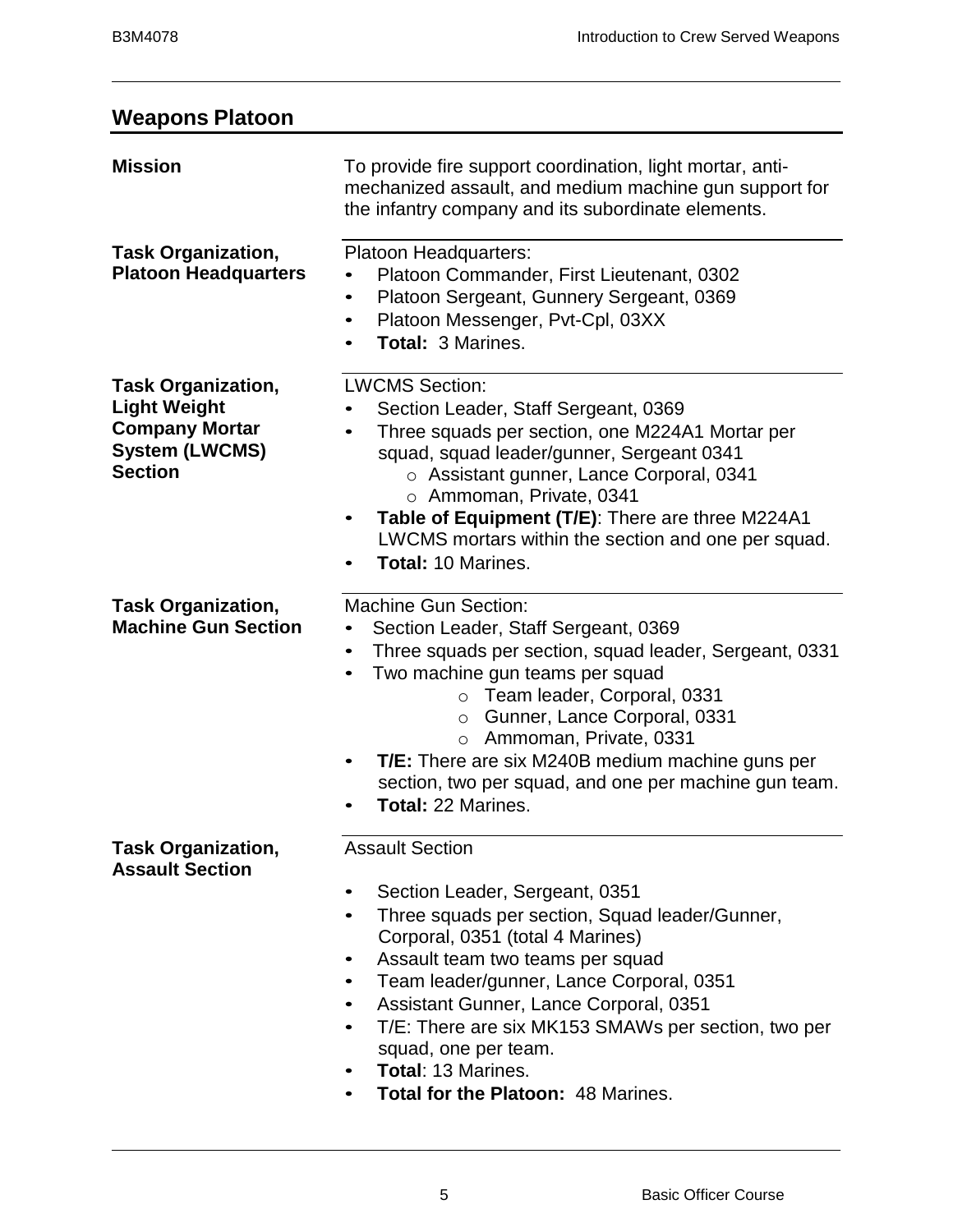### **Weapons Company Mission** To provide fire support coordination, medium mortar, antimechanized assault, and heavy machine gun, support for the infantry battalion and its subordinate elements. **Task Organization, Company Headquarters** Company Headquarters • Company Commander, Major, 0302 • Executive Officer, Captain, 0302 • First Sergeant, First Sergeant, 8999 • Operations Chief, Master Sergeant, 0369 • Property NCO, Sgt, 0311 • Messenger/Driver, Corporal, 0311 • Messenger/Driver, Corporal, 0311 • **Total:** 7. **Task Organization, 81MM Mortar Platoon** 81MM Mortar Platoon • Platoon Headquarters o Platoon commander, First Lieutenant, 0302 o Platoon sergeant, Gunnery Sergeant, 0848 o Ammo tech, Lance Corporal, 2311 o Ammo man/Driver, Lance Corporal, 0341 Sections (2) o Section headquarters − Section Leader − Two Ammomen, Lance Corporal, 0341 − Plotter Sergeant, 0341 − Recorder Corporal, 0341 − Recorder/Driver, Lance Corporal, 0341 − Forward Observer, Corporal, 0341 − Forward Observer, Corporal, 0341 o Mortar Squad (4) − Squad leader, Sergeant 0341 − Gunner, Corporal, 0341 − Assistant Gunner, Lance Corporal, 0341 − Ammoman Private First Class, 0341 − Ammoman Private First Class, 0341 − Ammoman Private First Class, 0341 • **T/E:** There are eight 81MM Mortars per platoon broken down into four mortars per section, and one per squad. • **Total for the Platoon:** 68.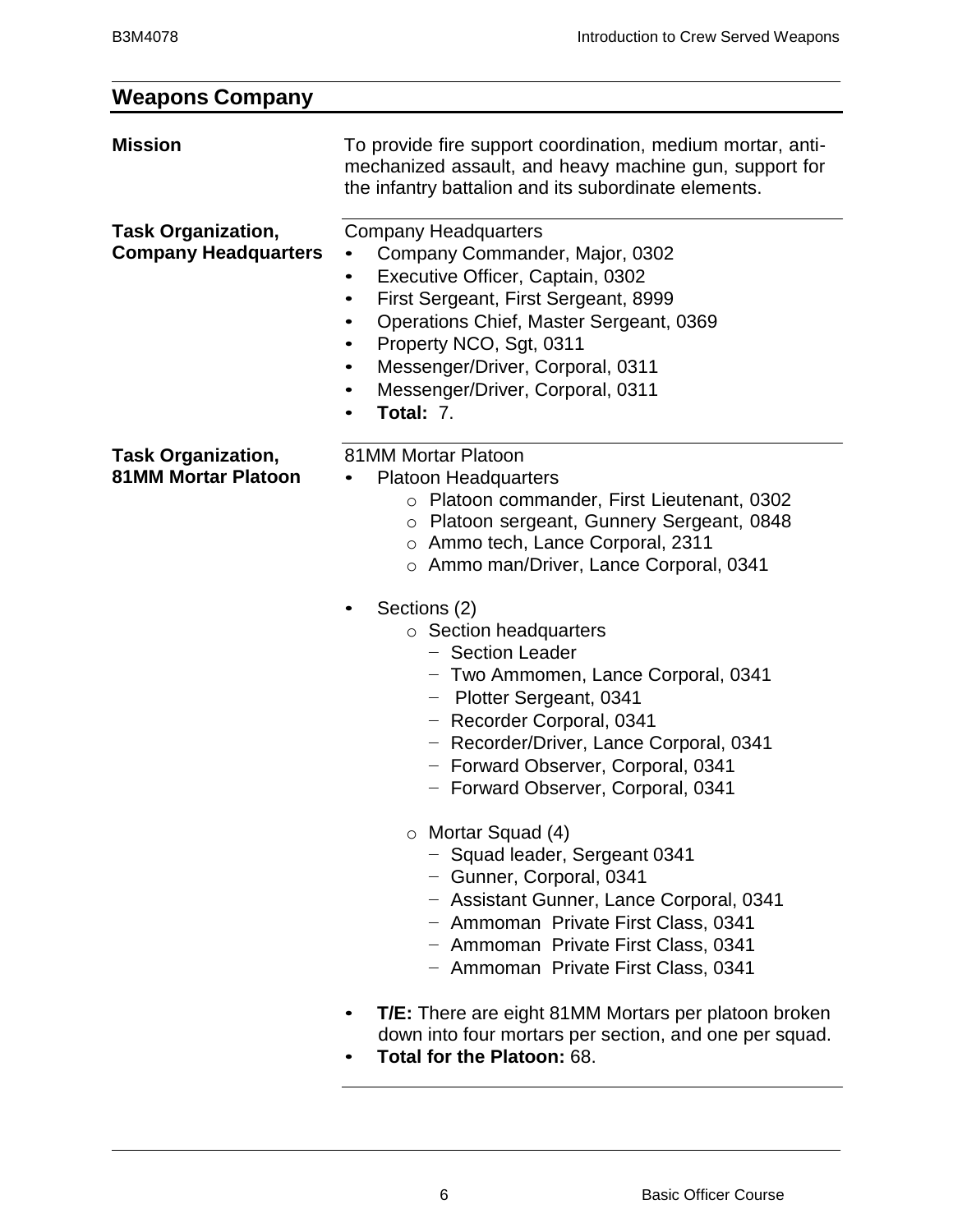# **Weapons Company (Continued)**

| <b>Task Organization</b><br>(Continued)<br><b>Anti-Armor Platoon</b> |           | <b>Anti-Armor Platoon</b><br><b>Platoon Headquarters</b><br>o Platoon commander, First Lieutenant, 0302<br>o Platoon sergeant, Gunner Sergeant, 0369<br>o Messenger/Driver, Private, 0331                                                                                                                                      |
|----------------------------------------------------------------------|-----------|--------------------------------------------------------------------------------------------------------------------------------------------------------------------------------------------------------------------------------------------------------------------------------------------------------------------------------|
|                                                                      | $\bullet$ | <b>Javelin Section</b><br>○ Section Leader, Staff Sergeant, 0369<br>o Two Squads, Squad leader, Sergeant, 0352<br>- Four Teams, Gunner, Corporal 0352, Assistant<br>gunner Lance Corporal 0352                                                                                                                                 |
|                                                                      |           | $\circ$ There are eight Javelins per section, one per<br>team                                                                                                                                                                                                                                                                  |
|                                                                      |           | <b>Antitank Section</b><br>○ Section Leader Staff Sergeant, 0369<br>o Four Squads Squad leader, Sergeant, 0352<br>- TOW Gunner, Corporal, 0352<br>- TOW Gunner, Corporal, 0352<br>- Assistant TOW Gunner, Lance Corporal 0352<br>- Assistant TOW Gunner, Lance Corporal 0352<br>o There are eight M220E4 TOWs per section, two |
|                                                                      |           | per squad                                                                                                                                                                                                                                                                                                                      |
|                                                                      | $\bullet$ | <b>T/E:</b> The platoon is equipped with eight Javelin Missile<br>systems located in the Javelin section and eight<br>M220E4 TOW missile systems located in the Antitank<br>section.<br>Total for the Platoon: 41.                                                                                                             |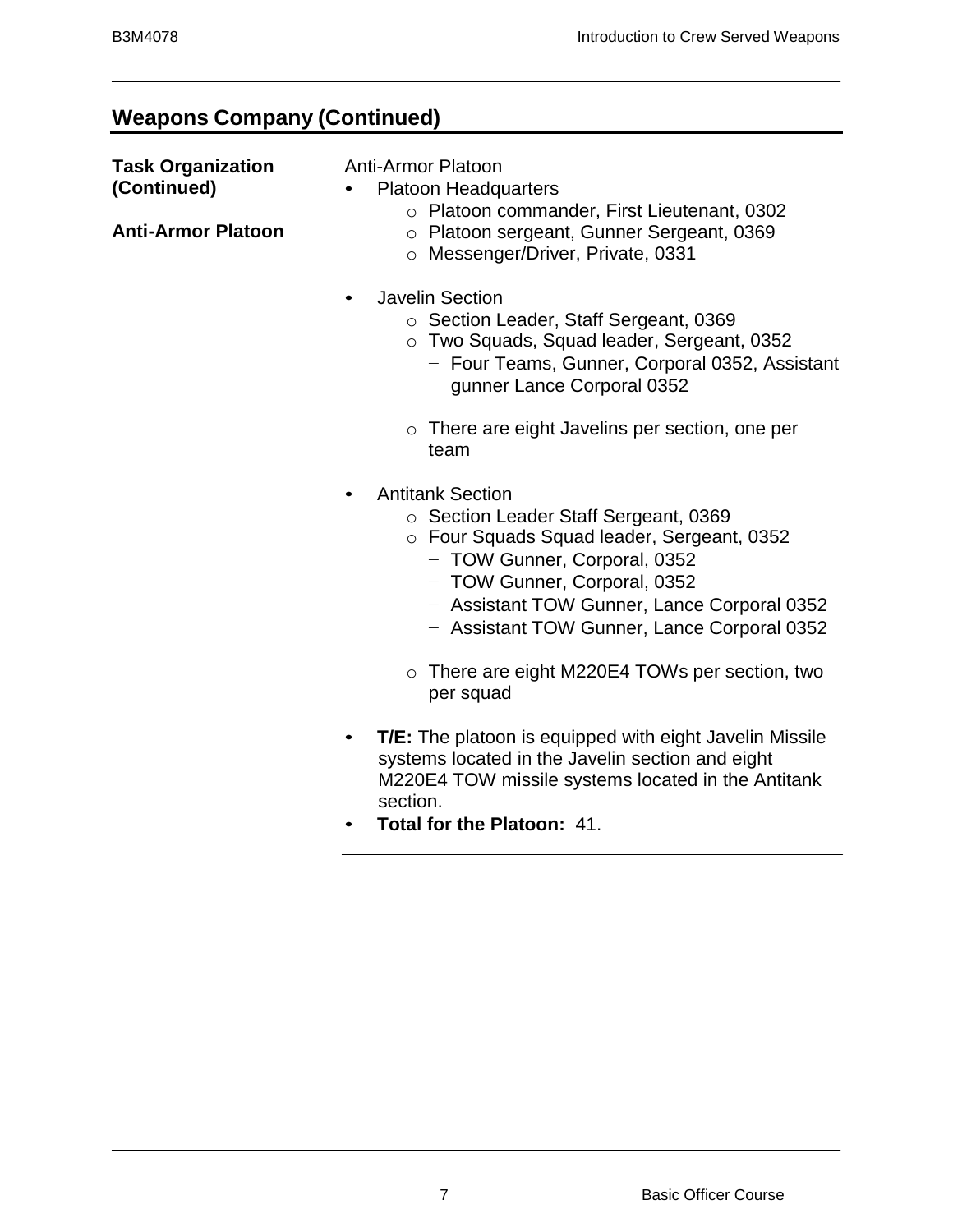# **Weapons Company (Continued)**

| <b>Task Organization</b><br>(Continued),<br><b>Heavy Machine Gun</b><br><b>Platoon</b> | Heavy Machine Gun Platoon<br><b>Platoon Headquarters</b><br>○ Platoon commander First Lieutenant, 0302<br>o Platoon sergeant Gunner Sergeant, 0369<br>O Messenger, Private 0331<br>o Messenger/Driver Private 0331                                                                                                 |
|----------------------------------------------------------------------------------------|--------------------------------------------------------------------------------------------------------------------------------------------------------------------------------------------------------------------------------------------------------------------------------------------------------------------|
|                                                                                        | Sections (3)<br>$\bullet$<br>○ Two squads per section, Section Leader/1 <sup>st</sup><br>Squad Leader, Sergeant 0331<br>- Squad leader, Sergeant 0331<br>- Gunner, Lance Corporal 0331<br>- Assistant Gunner, Private 0331<br>- Ammo man/driver Private 0331                                                       |
|                                                                                        | <b>T/E:</b> The platoon is equipped with six M2 .50 cal<br>$\bullet$<br>Browning Machine Guns and six MK19 mod 3 40MM<br>Automatic Grenade Launchers. This is divided into two<br>M2s and two MK19s per section, with each squad<br>having one M2 and one MK 19.<br><b>Total for the Platoon: 28.</b><br>$\bullet$ |

# **Scout Sniper Platoon**

| <b>Task Organization</b> | <b>Scout Sniper Platoon</b><br><b>Platoon Headquarters</b><br>$\bullet$<br>○ Platoon commander First Lieutenant, 0203<br>o Platoon sergeant Gunnery Sergeant, 0317 |
|--------------------------|--------------------------------------------------------------------------------------------------------------------------------------------------------------------|
|                          | -Section (2) 2 teams per section, senior team leader is<br>section leader                                                                                          |
|                          | Teams (4)<br>$\bullet$<br>$\circ$ Six Marines per Team                                                                                                             |
|                          | <b>T/E:</b> The platoon is equipped with eight M40A3 7.62<br>$\bullet$<br>Sniper Rifles and four M82A3 SASRs.<br><b>Total for the Platoon: 26.</b><br>$\bullet$    |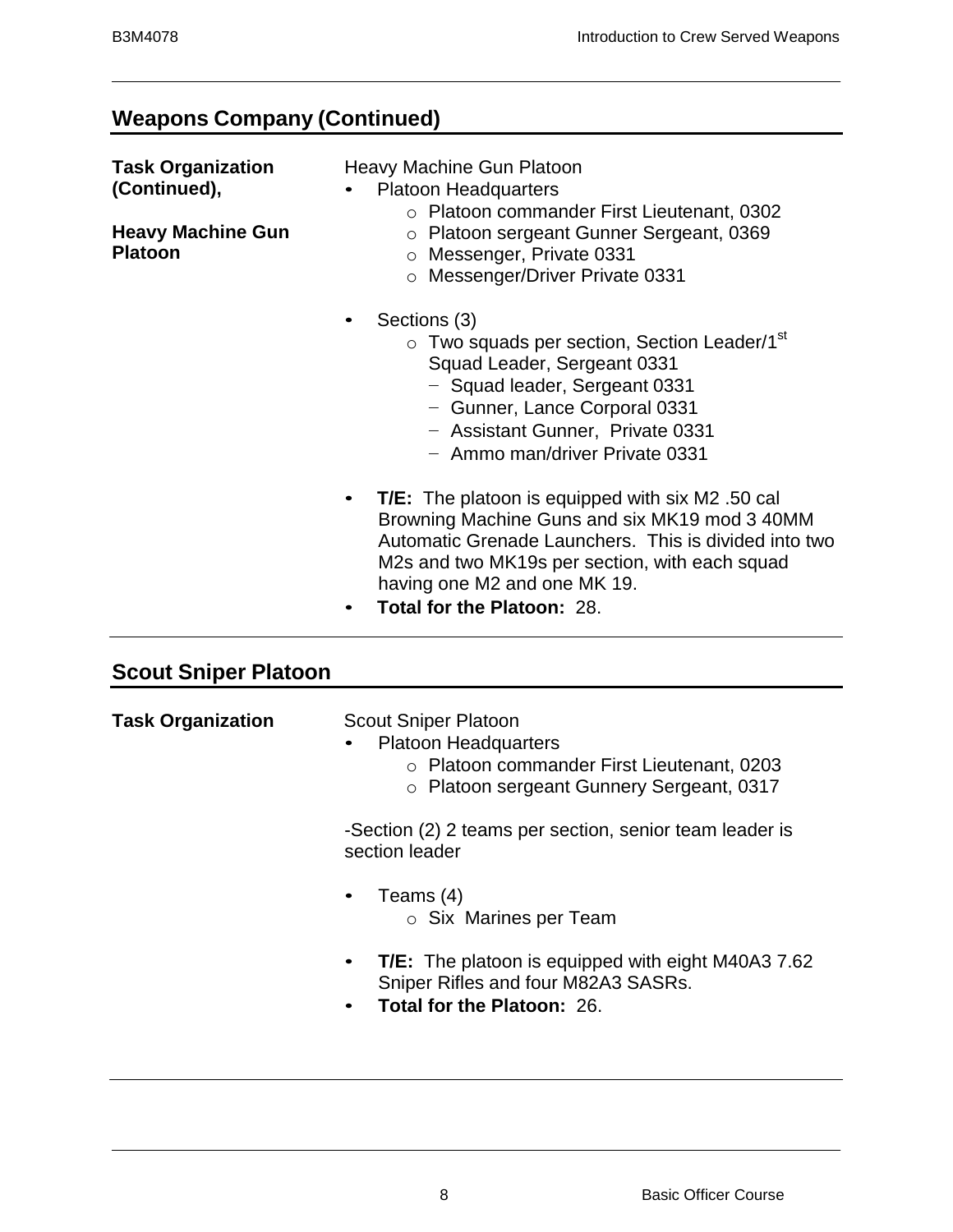# **M224A1 60 MM LWCMS Mortar**



The 60mm mortar, M224A1 Lightweight Company Mortar System (LWCMS), is a smoothbore, muzzle loaded, high angle of fire weapon. The components of the mortar consist of a canon, sight, mount, and baseplate. The 60mm mortar section is located in the weapons platoon of the rifle company, is armed with three 60mm mortars, and is immediately responsive to commander's need for fire. Effective use and employment of the 60mm mortar depends upon the training and knowledge of the company leaders since there is no forward observer or fire direction center in the 60mm Mortar Section. Computation of fire commands and fire adjustment must be understood by platoon commanders, squad leaders, and others in the company. Accordingly, the principle of indirect fire and the methods of employing the 60mm mortar must be mastered by all hands.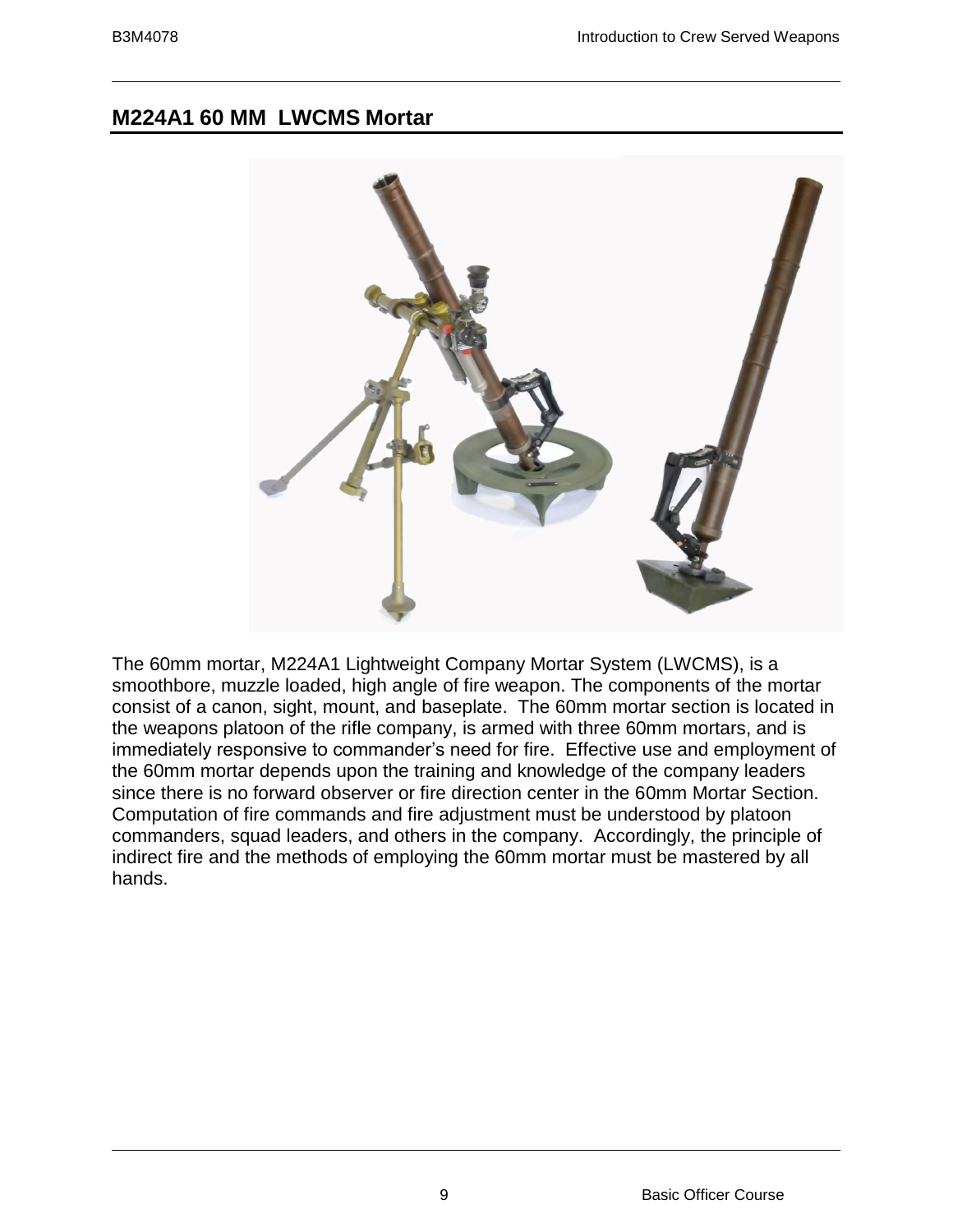# **M224A1 60 MM LWCMS Mortar (continued)**

- **M225A1 Cannon** 13.0 lbs
- M170A1 Mortar Mount 13.2 lbs
- M64A1 Sight 2.5 lbs
- M7A1 Baseplate 9.1 lbs
- M8 Baseplate 3.6 lbs
- SL-3 Complete 37.6 lbs

- **Rates of Fire/Range** Maximum rate of fire is 30 rounds per minute for four minutes.
	- Sustained rate is 20 rds per minute.
	- Maximum effective range: 3500m.

#### **Types of Ammunition**

- High explosive.
- White phosphorus.
- Illumination.
- IR Illumination
- .Training Practice

# **M240B Medium Machine Gun**

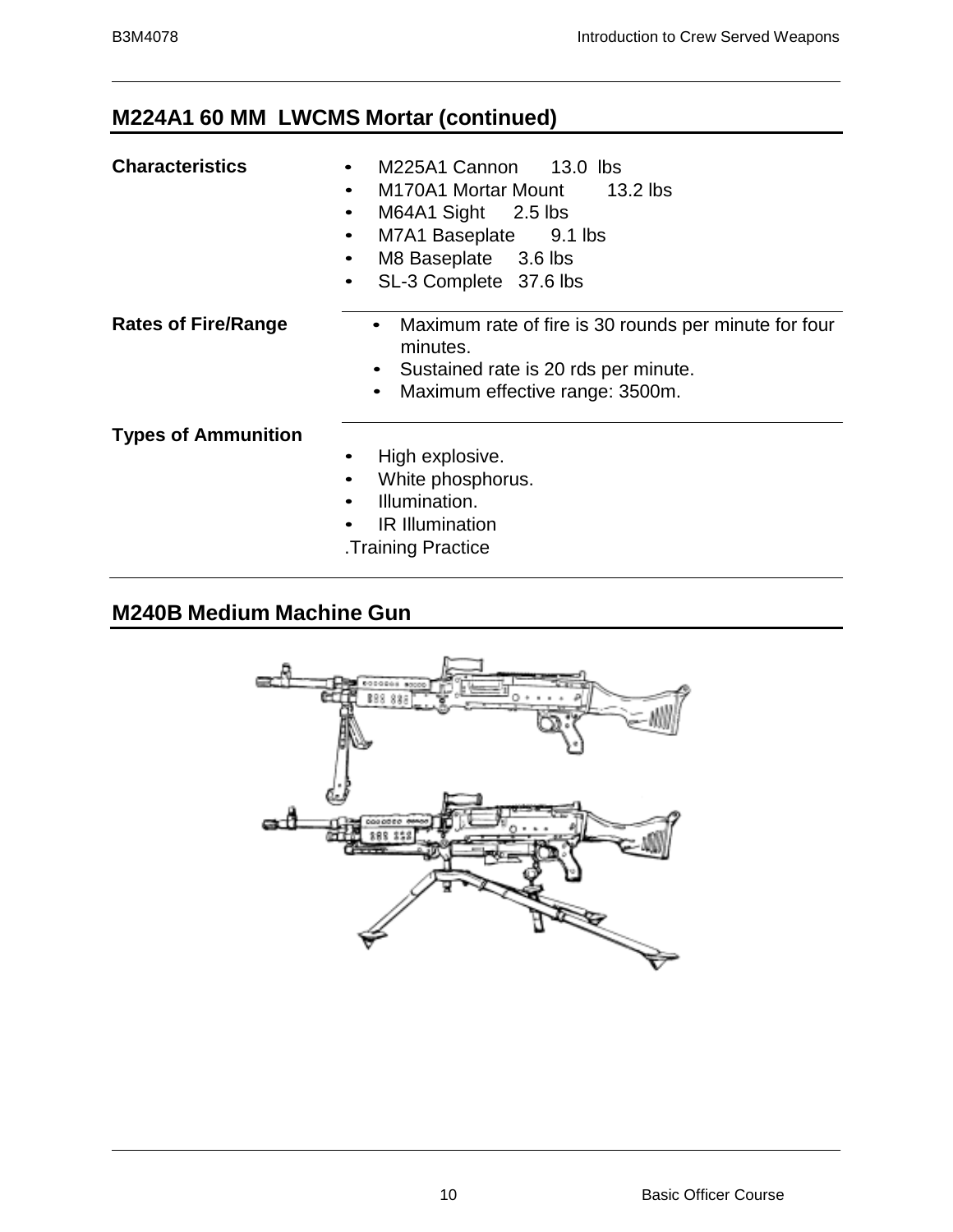# **M240B Medium Machine Gun (continued)**

**Description.** The M240B machine gun is an belt-fed, air-cooled, gas-operated, fully automatic machine gun that fires from the open bolt position. The M240B machine gun is found in the machine gun section of the weapons platoon of every rifle company in the Marine Corps. Six of these machine guns are in each section, divided into three, two-gun squads.

#### **Specifications.**

| Machine gun                      | 27.6 pounds                                |
|----------------------------------|--------------------------------------------|
| Spare barrel case, SL-3 complete | 12.9 pounds                                |
| Tripod, flex mount, and T&E      | 20 pounds                                  |
| <b>Total system</b>              | 47.6 pounds                                |
| Length of machine gun            | 49 inches                                  |
| Rifling                          | 4 grooves with a uniform right-hand twist. |
|                                  | One turn in 12 inches.                     |
| Sustained rate of fire           | 100rpm                                     |
| Rapid rate of fire               | 200 rpm                                    |
| Cyclic rate of fire              | 650 rpm                                    |
| Muzzle velocity                  | 2,800 fps                                  |
| Maximum Range                    | 3,725 meters                               |
| Effective range (suppression)    | 1,800 meters                               |
| Grazing fire                     | 600 meters                                 |

# **MK153 Shoulder Launched Multipurpose Assault Weapon (SMAW)**



**Description.** The MK153 SMAW is a one-man operable, 83 mm smooth bore, shoulder-fired, rocket launcher with a spotting rifle attached to the right side of the launcher tube. The encased rocket is fitted into the aft end of the launcher, and the fiberglass encasement is discarded after use. The spotting rifle, which improves firstround hit probability, is fed 9 mm tracers by a magazine, which holds six rounds. The 9 mm round is ballistically matched to the 83mm rocket.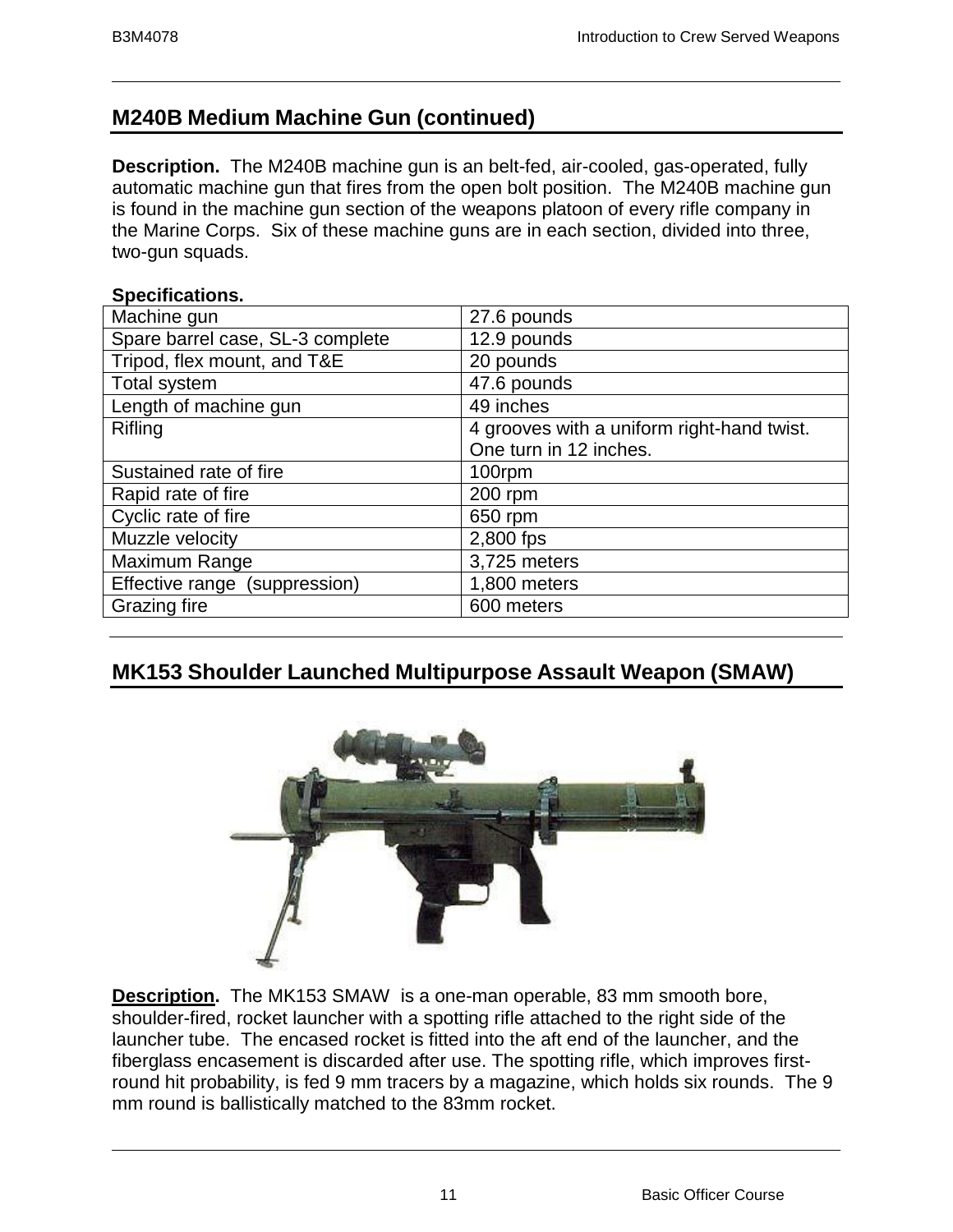# **MK153 Shoulder Launched Multipurpose Assault Weapon (SMAW) (continued)**

The weapon is aimed by using the:

- Iron sights
- Telescopic sight
- The AN/PEQ-2A can also effectively be used on this weapon system in conjunction with night vision goggles.

**SMAW Ammunition**

## The SMAW fires a:

- Practice Rocket.
	- HEDM (High Explosive Dual Mode) Rocket which is employed against bunkers and field fortifications.
	- HEAA (High Explosive Anti Armor) rocket, which is employed against armor vehicles.
	- NE (Novel Explosive) rocket, which is a thermobaric explosive and is employed against large field fortifications and structures.

### **Specifications**

| <b>Rocket launcher</b>             |                    |
|------------------------------------|--------------------|
| Length                             | 29.9 inches        |
| Weight                             | 16.9 pounds        |
| <b>Encased rocket (as carried)</b> |                    |
| Length                             | 27.3 inches        |
| Weight                             | 12.7 pounds        |
| Caliber                            | 83 mm              |
| <b>Spotting rifle</b>              |                    |
| Length                             | 27.3 inches        |
| Weight                             | 3.74 pounds        |
| Caliber                            | $9 \text{ mm}$     |
| Telescopic sight (MK 42 MOD 0)     |                    |
| Length                             | 7.9 inches         |
| Weight                             | 1.99 pounds        |
| Magnification                      | 3.8 times          |
| Field of view                      | 6 degrees          |
| <b>Weapon ready to fire</b>        |                    |
| Length                             | 53.1 inches        |
| Weight                             | 29.0 pounds        |
| Range                              |                    |
| Minimum                            | 17 <sub>m</sub>    |
| Maximum                            | 1800 m             |
| Maximum effective (HEDM)           | 250 m              |
| Maximum effective (HEAA)           | 500 m              |
| Time of flight to 250 m            | 1.6 <sub>sec</sub> |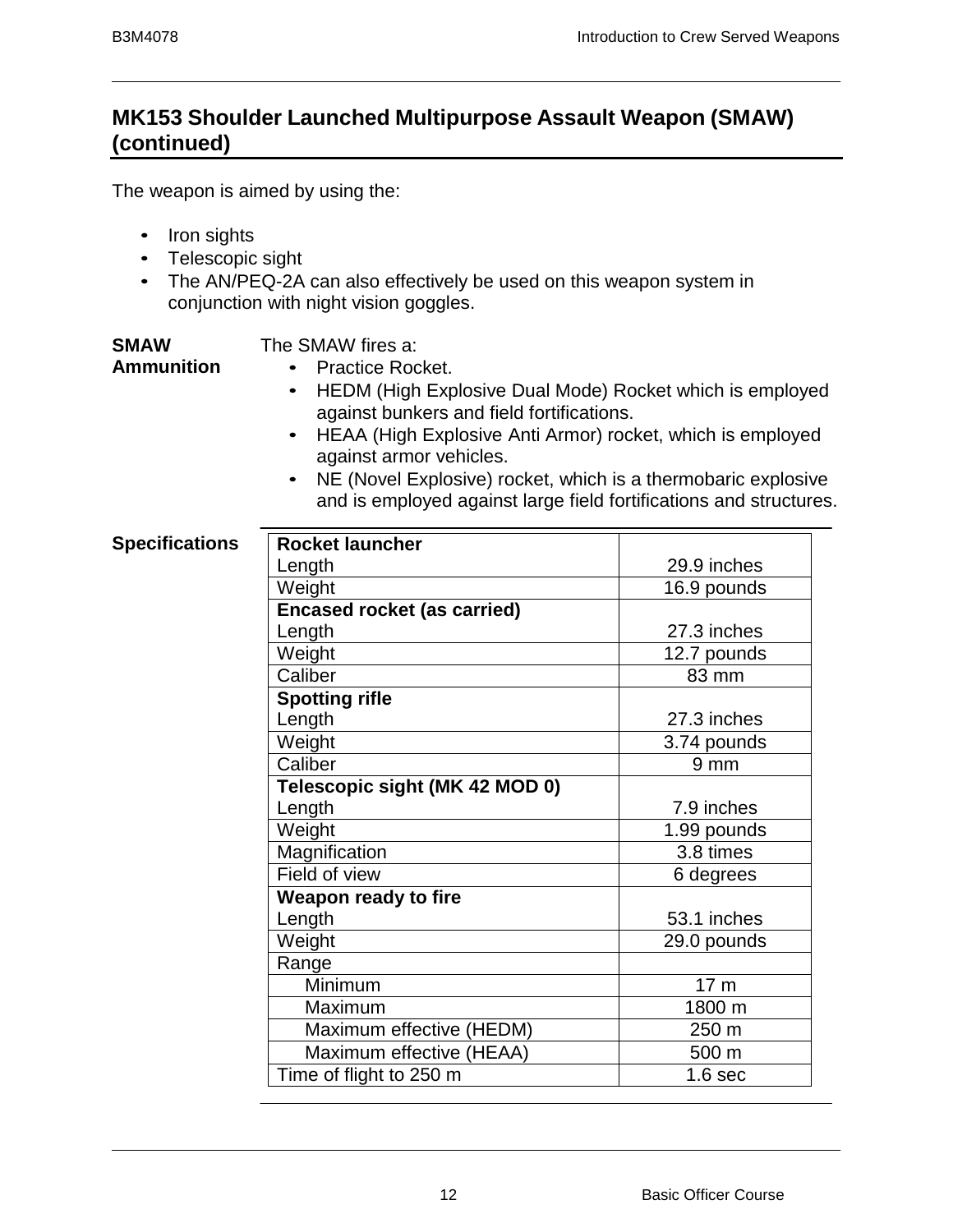# **MK153 Shoulder Launched Multipurpose Assault Weapon (SMAW) (continued)**

#### **Specifications (continued)**

| <b>Penetration capabilities</b> |               |
|---------------------------------|---------------|
| Bunker, sandbag, with wood      | 7 feet        |
| reinforcements                  |               |
| <b>Brick</b>                    | 12 inches     |
| Concrete                        | 8 inches      |
| Steel armor                     | 1 inch        |
| Anti-armor round                | 23 inch/steel |
|                                 |               |

# **M252 81 MM Mortar**



The 81mm mortar, M252, is a smoothbore, muzzle loaded, and high angle of fire weapon. The components of the mortar consist of a cannon, sight, mount, and baseplate. The 81mm mortar platoon is located in the weapons company of the infantry battalion and is organized into a platoon headquarters and two 81mm mortar sections with four mortars per section for a total of 8 Mortars per platoon. The weapons company commander has administrative control (feeding, billeting, clothing, etc.), but tactical control is directly in the hands of the battalion commander working through the 81mm mortar platoon commander. The 81mm mortar is the infantry battalion commander's organic indirect fire weapon in the same manner as the 60mm mortar is the rifle company commander's organic indirect fire weapon.

| <b>Characteristics</b> |  | Cannon M253 |  | $35$ lbs |
|------------------------|--|-------------|--|----------|
|------------------------|--|-------------|--|----------|

- Mount M177 28 lbs
- Base-plate M3A1 30 lbs
- Sight M64A1 2.5 lbs
- SL-3 Complete: 95.5 lbs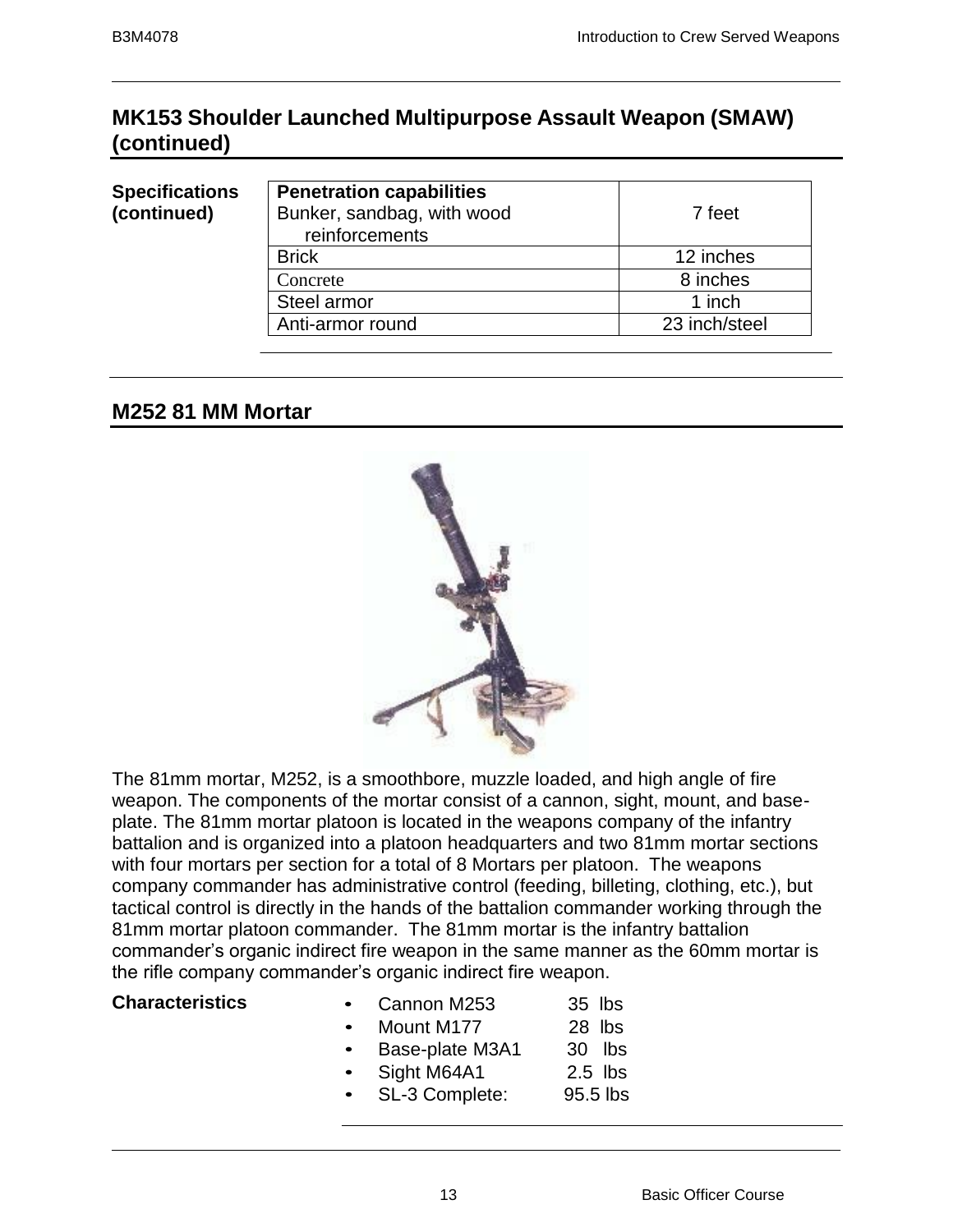# **M252 81 MM Mortar (continued)**

| <b>Rates of Fire/Range</b> | Maximum rate of fire is 30 rounds per minute for two<br>minutes<br>• Sustained rate of fire is 15 round per minute<br>• Maximum Effective Range: 5700m |
|----------------------------|--------------------------------------------------------------------------------------------------------------------------------------------------------|
| <b>Types of Ammunition</b> | High explosive<br>White phosphorus<br>• Red phosphorus<br>Illumination<br><b>IR Illumination</b><br>• Training Practice                                |

# **Javelin**

The Javelin is a fire-and-forget weapon system (increases gunner survivability), soft launch (very small backblast), dual mode (top attack or direct fire), man-portable, medium antitank weapon. The Javelin missile has an increased capability to engage and defeat tanks and other armored vehicles.

The command launch unit (CLU) consists of the:

- Day sight.
- Night sight.
- Controls.
- Indicators.

The round is sealed in a launch tube assembly that is composed of the:

- Propulsion section.
- Guidance and control section.
- Warhead and fuse section.
- Control surfaces and seeker section.

#### **Ranges:**

| Maximum                                                                                     | $2000$ meters $+$ |  |
|---------------------------------------------------------------------------------------------|-------------------|--|
| <b>Maximum effective</b>                                                                    | 2000 meters       |  |
| Minimum                                                                                     | 65 meters         |  |
| . "Howelcome concluiting one closetted . The Javalia prostrates all breaving groups "viall" |                   |  |

Penetration capabilities are classified. The Javelin penetrates all known armor, "well" in excess of 30 inches of rolled homogeneous steel.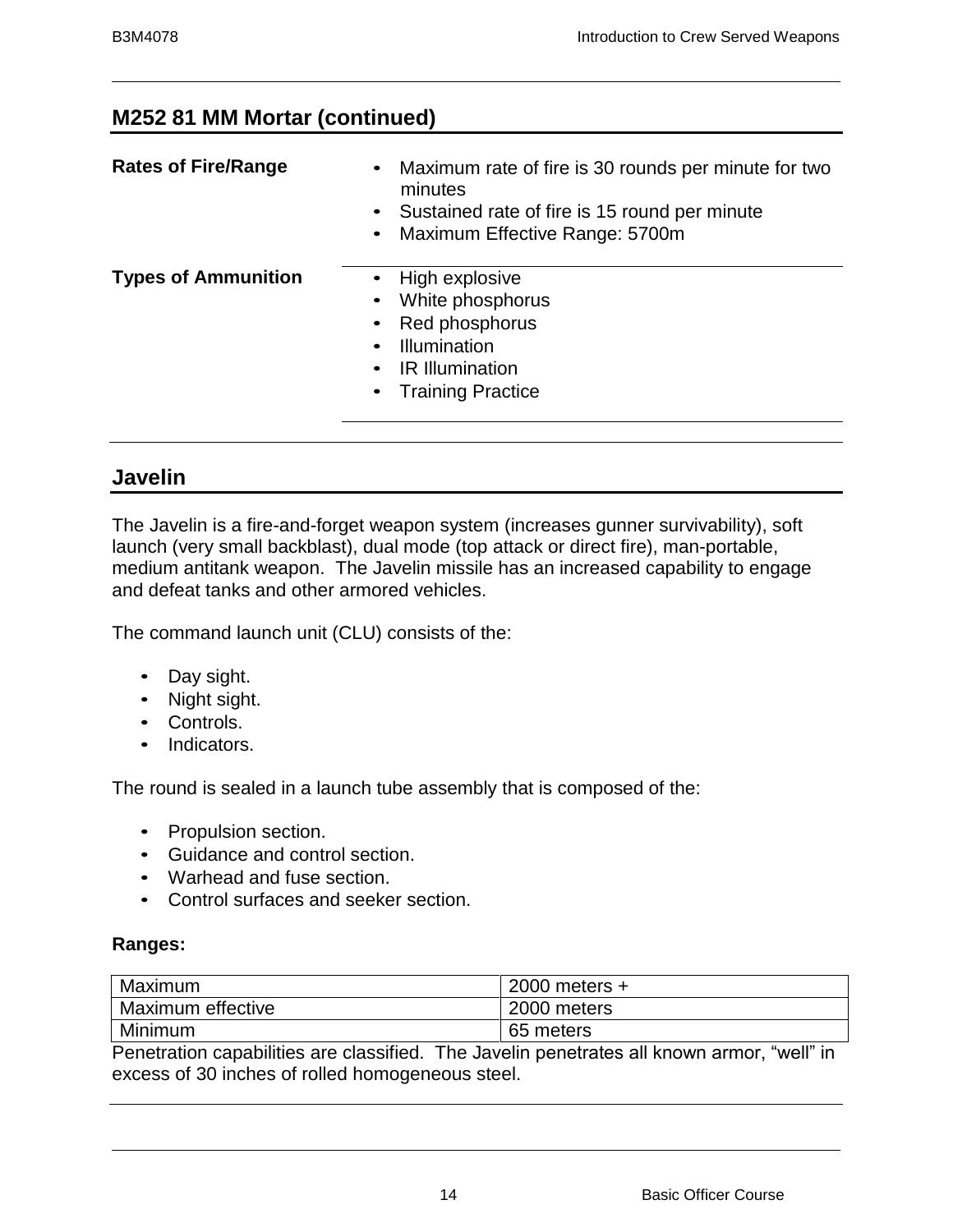# **M220E4 TOW Saber System**

The tube launched, optically tracked, wire command link (TOW 1) is a heavy antitank/assault weapon that can be fired from a tripod or an armored high mobility multipurpose wheeled vehicles (HMMWV) with a special mount. The TOW 2 is located in the infantry battalion, tank battalion, Light Armored Reconnaissance (LAR) and with the AH-1W helicopters. Unlike its predecessor, which was restricted during periods of limited visibility, the TOW 2 weapon system has all weather capability.

#### **Specifications:**

| Weight<br>TOW weapon system | 265 pounds                                                                                   |
|-----------------------------|----------------------------------------------------------------------------------------------|
| complete                    |                                                                                              |
| <b>Missile</b>              | 50 pounds                                                                                    |
| Ground mounted ready        | 300 pounds                                                                                   |
| to fire                     |                                                                                              |
| Range                       |                                                                                              |
| Minimum                     | 65 meters                                                                                    |
| Maximum                     | 3750 meters                                                                                  |
| <b>Ammunition:</b>          |                                                                                              |
| TOW 2A                      | Round has a 10-inch probe in front of the<br>warhead.                                        |
|                             | Purpose of the probe is to detonate any<br>reactive armor found on enemy armored<br>vehicles |
| TOW 2B                      | Round is a fly-over shoot down missile<br>$\bullet$                                          |
|                             | Once missile flies over the vehicle, the                                                     |
|                             | missile will shoot down two warheads on<br>top of the vehicle                                |
| Penetration                 | In excess of 36 inches of homogeneous steel                                                  |
| Operates                    | In all weather conditions in which the                                                       |
|                             | gunner can see the target through the day                                                    |
|                             | or night sight tracker                                                                       |
|                             | In temperature of $-32$ degrees to $+60$                                                     |
|                             | Celsius (-25 degrees to +140 degrees                                                         |
|                             | Fahrenheit)                                                                                  |
|                             | At altitudes up to 3050 meters (10,000                                                       |
|                             | feet). Cold weather (<0 degrees                                                              |
|                             | Fahrenheit) range decreases to 3000                                                          |
|                             | meters                                                                                       |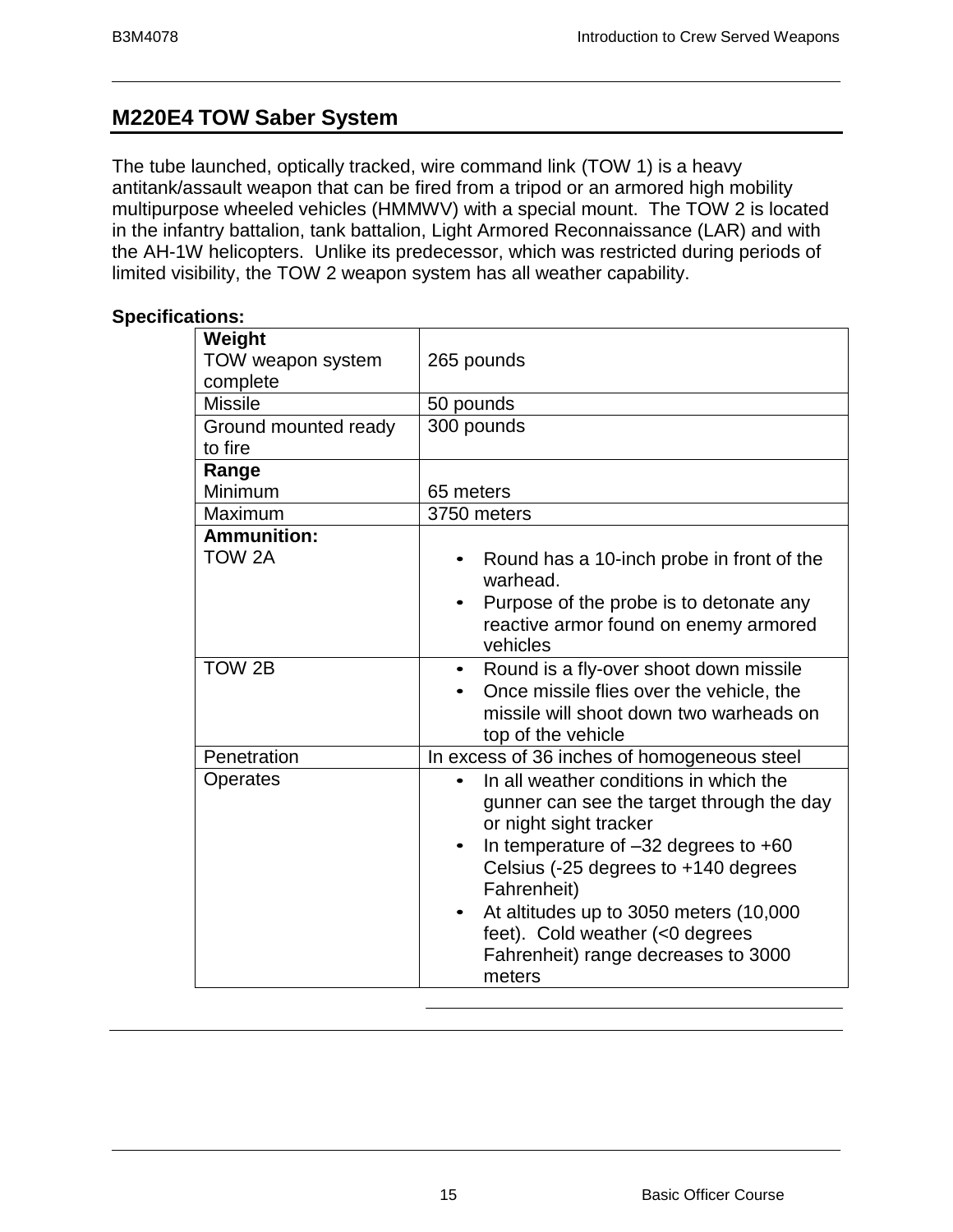# **M2 .50 Caliber Machine Gun**



The Browning machine gun caliber .50 HB, M2 (see picture below) is a belt-fed, recoiloperated, air-cooled, crew-served machine gun. The gun is capable of single shot, as well as automatic fire, and operates on the short recoil principle. More information on the M2 will be presented in B3M4238 Heavy Machine Guns.

# **MK19 MOD 3 Automatic Grenade Launcher**



The MK19 is a belt-fed, air-cooled, blowback-operated, crew-served, fully automatic 40 mm grenade launcher. More information on the MK 19 will be presented in B3M4238 Heavy Machine Guns.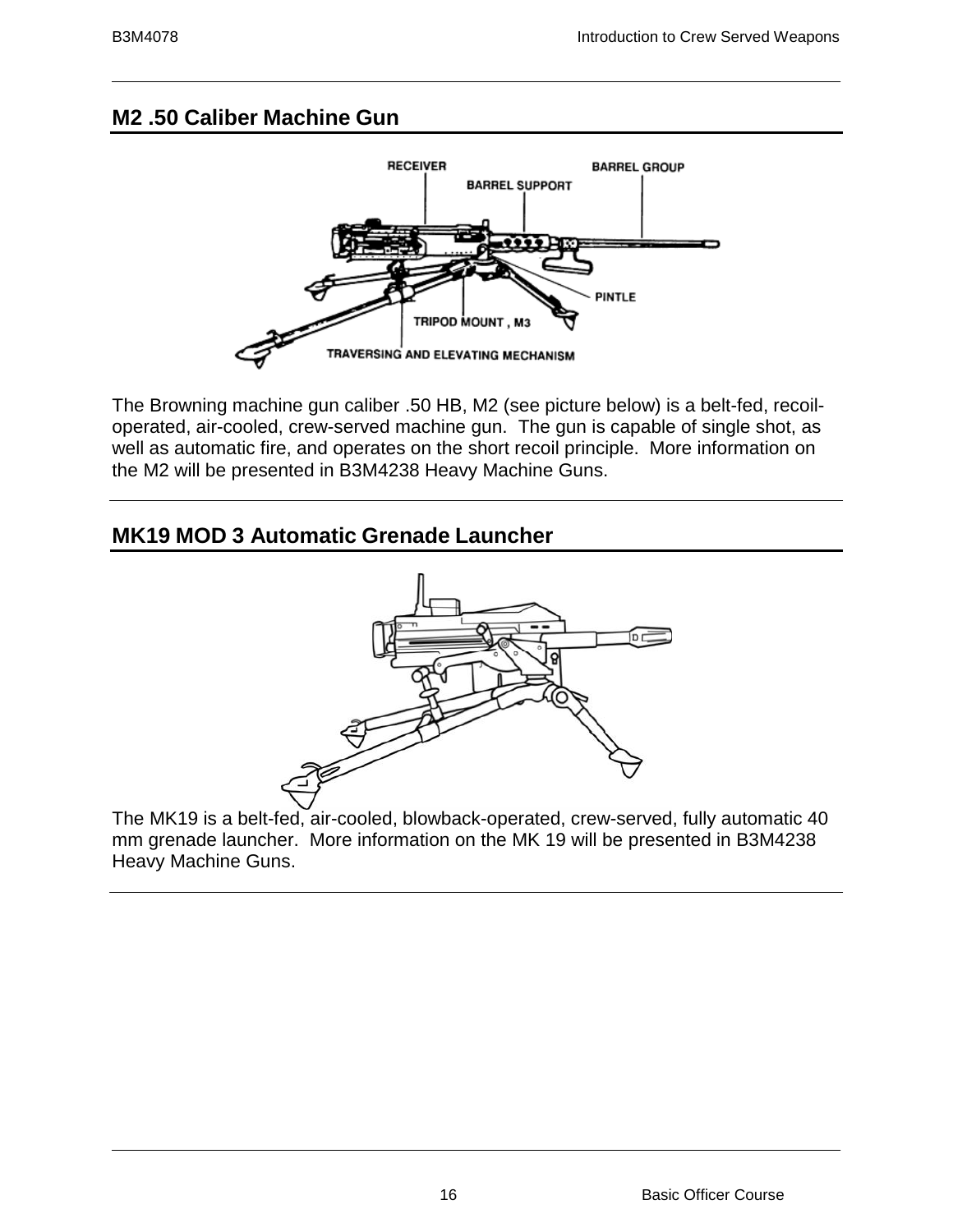# **M40A3 – Anti-personnel**



The M40A3 is a 7.62mm sniper rifle with a maximum effective range of 1000 meters. It has a 3-12x50, point of aim/ point of impact and a five round magazine.

# **M82A3 Special Application Scoped Rifle (SASR)- Anti-Material**

The SASR is an semi-automatic, 50 cal rifle that weighs about 32 pounds. It has a max effective range of 1800 meters and a 10 round box magazine.

# **Summary**

In this class you received a basic instruction of the task organization of the weapons company and platoon and a brief introduction to the weapons found in each. Further instruction and evaluation of the crew served weapons within an infantry battalion is in upcoming classes, practical application events, and live fire exercises.